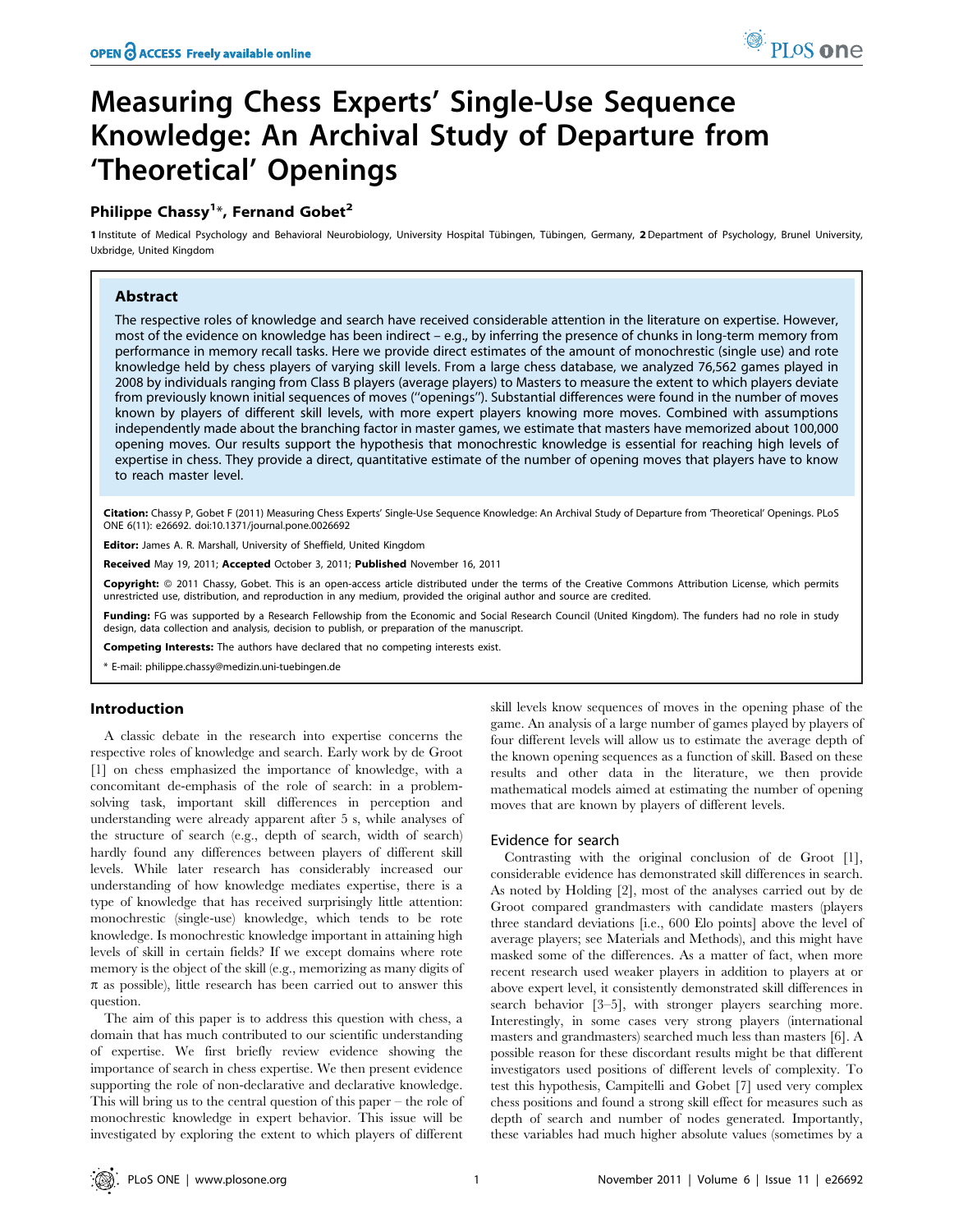factor of ten) than in previous research. Putting together their results and previous literature, Campitelli and Gobet concluded that chess experts adapt their search algorithm as a function of the demands of the task: when facing simple positions and/or under time pressure, they mostly rely on pattern recognition made possible by their long-term memory knowledge; when facing complex positions and with enough thinking time, they carry out extensive search. This conclusion has been supported by recent experimental research [8,9]. It is also consistent with a computer model, based on the template theory (see below), which shows how pattern recognition and search interact in skilled problem solving [10].

#### Evidence for non-declarative knowledge

De Groot's [1] conclusion on the role of knowledge has been supported by later research. Analyzing the way players grouped pieces in a recall task (where the target position was presented for only 5 s) and in a copy task (where the position remained in view of the players), Chase and Simon found that a master used larger groupings than weaker players, a result that has been replicated several times [11,12] and is thus beyond doubt. Chase and Simon explained these results with their ''chunking'' theory, which proposes that, with practice and study, individuals in chess and other domains acquire a large number of perceptual chunks (small groups of domain-specific information). These chunks help in a recall task, because groups of pieces rather than individual pieces can be stored in short-term memory. They also help in a problemsolving task, because some of the chunks are linked to potentially useful information, such as what kinds of moves are likely to be good in a given type of position. In line with these assumptions, Bilalic and colleagues [9] showed that players specialized in specific openings (the first moves of the game) performed much better (one standard deviation in skill) when dealing with positions from these types of opening, both in a recall and problem solving task, than when facing positions from openings they did not play. Thus, a grandmaster would play only at the level of a master when taken out of her domain of specialization.

Chase and Simon proposed that chunks encode relatively small amounts of information – a maximum of  $5-6$  pieces in chess. However, later research on problem solving, memory, and classification tasks [1,13,14] has uncovered clear evidence that chess experts use larger and higher-level representations as well. Cooke and colleagues [15] manipulated the type of board descriptions provided in a memory recall task, and found that such representations helped recall only if they were provided before (and not after) the presentation of the position to remember. Evidence for larger representations was also found in a particularly demanding task where not just one but several briefly presented positions had to be remembered simultaneously [15,16]. Together, these results led to a revision of the chunking theory [17] with the template theory [16]. Template theory proposes that chunks used frequently by individuals become ''templates'', a type of schema, which consists both of a *core* with constant information and *slots* where variable information can be stored. Note that chunks and templates are considered as non-declarative, as neither is available for conscious inspection.

## Evidence for declarative knowledge

In line with commonly-held views in chess circles, Holding [18] argued that chess experts have considerable declarative knowledge of chess openings, principles, strategies and tactics, and even entire games. This view was supported by a questionnaire study [19], where it was found that verbal chess knowledge accounted for 48% in variance in skill. However, a limit of this study was that

there were only three players at the level of master and above, which means that conclusions cannot be drawn about highly skilled players. Charness [20] used books on chess opening (more specifically, the five-book series *Encyclopedia of Chess openings* [21]) to estimate the number of opening moves that experts know  $-$  a kind of declarative knowledge. Assuming that players know three or four systems with both white and black, he concluded that grandmasters know about 1,200 distinct opening sequences. Charness also discussed the knowledge that players have about middle games and endgames, although quantitative estimates turned out to be elusive. More recently, the role of declarative knowledge has been supported by an online chess test [22]. In addition to a choose-a-move task, a motivation questionnaire, a predict-a-move task, and a recall task, this test contained a short questionnaire about verbal knowledge, comprising fifteen fouralternative multiple-choice questions (these questions were partly adapted from [19]). The questionnaire accounted for 30% of variance in skill.

## Quantifying chess knowledge

While the considerable research on chess expertise has shown that both knowledge and search play an important role in expert behavior, a number of issues are unsettled. Particularly striking is the lack of direct quantitative evidence on the amount of knowledge held by masters. Although the research on chunking has generated a substantial amount of empirical data and has led to several detailed computational models, it has produced only fairly rough estimates of the number of chunks necessary to reach grandmaster level. Simon and Gilmartin [23] proposed a range from 10,000 to 100,000 chunks, while Gobet and Simon [24] proposed as many as 300,000 chunks. These estimates were also indirect, as they were made from computer simulations of the recall task. While compelling, the evidence for high-level representations is rather unsystematic and has not led to quantitative estimates of the amount of knowledge possessed by experts. Questionnaires on declarative knowledge have only been used rarely; furthermore, it is unclear how the results they provide could lead to quantitative estimates. Finally, Charness's [20] research was tentative and based on the knowledge contained in books, and thus only indirect inferences can be made about the knowledge held by chess players.

Estimating the size of knowledge mastered by an expert is obviously a difficult endeavor. There is first the difficulty of measuring procedural knowledge. However, even if the focus is on declarative knowledge, ''extracting'' this knowledge poses considerable difficulties, as has been known for decades in the fields of expert systems and knowledge engineering [25,26]. In addition to the difficulty and cost of convincing grandmasters to disclose their knowledge and transcribing verbal protocols, it would be unclear what had been omitted from them.

#### Polychrestic and monochrestic knowledge in chess

We introduce a crucial distinction between two types of knowledge: polychrestic and monochrestic. (These terms come from the ancient Greek  $\mu \omega \in \mathcal{L}$  (single),  $\pi \omega \hat{\lambda} \times \mathcal{L}$  (many), and  $\chi \rho \eta \sigma \tau \omega \zeta$ (useful). We thus distinguish monochrestic knowledge – i.e., with single use – from polychrestic knowledge – i.e., with multiple uses.) Polychrestic knowledge refers to knowledge that can be used in different situations, possibly with changes to adapt it from case to case; in chess, this includes principles, strategies, and tactical motifs. This knowledge is encoded both declaratively and non-declaratively using chunks and templates. Polychrestic knowledge has been the focus of most previous research. Monochrestic knowledge refers to knowledge that can be applied to only one single situation. It is typically knowledge acquired from rote learning. Chess offers a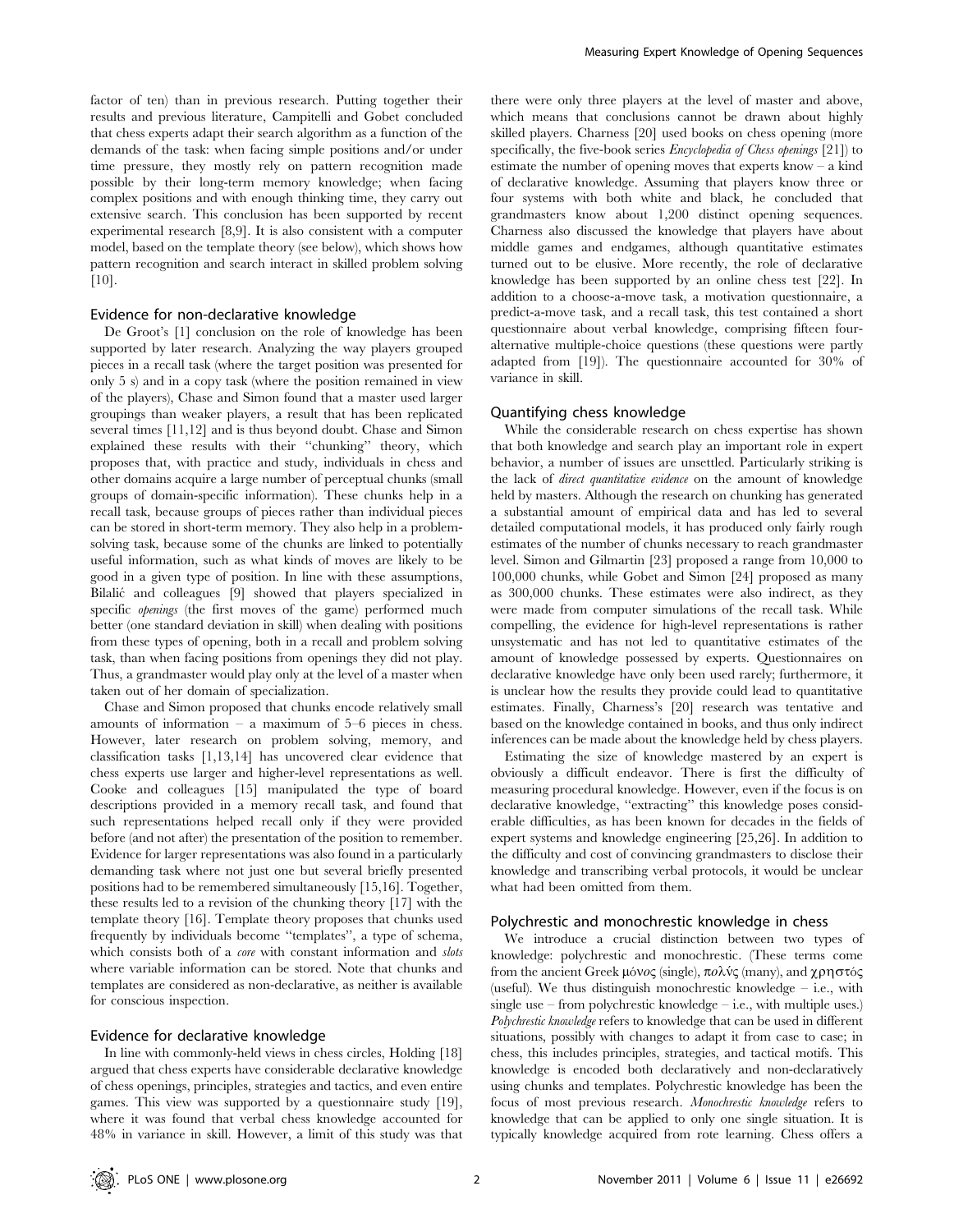perfect example of such knowledge (called theoretical knowledge in chess circles): the knowledge of moves in the first phase of the game (''openings''). Since all this knowledge is associated to the initial position of the game, it ''unfolds'' from it: openings are learned as sequences of moves, and each move in a given sequence has a precise function that cannot be generalized to other sequences. By learning these sequences, players learn the best set up of their pieces as a function of the opponent's reactions. Thus, the number of theoretical moves known by players is informative about the amount and depth of monochrestic knowledge necessary for reaching expert level.

Becoming a chess master requires a detailed knowledge of chess openings, as the outcome of a game can be decided by a single bad move at the beginning of a game. In openings, the overall aims are to develop pieces rapidly and harmoniously so that they are well coordinated, control the center, improve the safety of one's king, and create weaknesses on the opponent's side. In general, white can expect to obtain an advantage, and black is happy to obtain a position with equal chances. Players also try to get positions that fit their own style (e.g., strategic vs. tactical). Matters are obviously made more complex by the fact that both players try to frustrate each other's efforts. Importantly, opening knowledge can be seen as compiled search: the product of decades of research and practice by many individuals is compressed in a ready-to-use form that can be acquired fairly easily by players, who do not need to carry out these investigations again. Of course, we have here a similar process to the growth of scientific knowledge.

There is a substantial literature on chess, mostly on chess openings. One of the largest chess libraries in the world contains more than 50,000 books [27], so one can assume that many more have been written on this topic. Several encyclopedias of chess openings have been written, amongst which the work edited by Matanović and colleagues [21] has been the most influential. Considerable information about chess openings can also be obtained from chess databases [28] and chess playing computer programs [29]. In these media, chess experts recommend the best moves in a given position, mostly based on the outcome of previous games and the analysis of key positions in these games. This body of knowledge is called ''chess theory,'' although this is a misleading name. Unlike in science, ''theory'' in chess does not consist of a set of principles or laws that summarize and explain data, but is rather a catalogue of moves that have been played in competitive games, with an evaluation of each relevant branch of the game tree and sometimes a summary of the key strategic and tactical ideas. Chess theory also has a prescriptive value in that players tend to follow it as much as they can.

Departure from theoretical knowledge can happen for two main reasons, which cannot always be disentangled with certainty. First, and most commonly, in particular with weaker players, it can indicate lack of knowledge. A player plays a move that is so obviously inferior than the theoretical move(s) that it is not even mentioned by opening theory. Second, departure from theoretical knowledge can be deliberate and indicates that a player has come up with a new idea in a given position. Such a new move is referred to as a ''theoretical novelty.'' Novelties are an important weapon in a player's arsenal, as they bring the opponent into unknown territory. Novelties can be the product of home preparation, in particular with chess professionals and the recent availability of chess engines and computer databases. Novelties can also be the product of inspiration during a game. Note that the term ''theoretical novelty'' is neutral as to whether the new move is better than the previously known move(s) – establishing the validity of a new move can take several years of study by the chess community and hundreds of new games. The presence of novelties

means that chess opening theory is constantly evolving: the evaluation of lines changes and lines that were considered important a few years ago are now falling into oblivion. Thus, knowledge of chess openings is relative, and refers to the knowledge of chess theory at the time a game was played. Chess opening theory in 2000 is not the same as chess opening theory in 1900, as more knowledge about the game has been acquired in between. This creates one complication: as chess theory is not static, part of the knowledge gets lost and rediscovering this knowledge would count as a ''novelty''.

As a chess game consists of a sequence of moves, it is possible to determine both the total number of moves in a game (henceforth: length, counted in ply) and the number of theoretical moves played in a game (henceforth: opening knowledge, also counted in ply). (In chess as in several other board games, the term move is somewhat ambiguous and refers either to a pair of moves (one white and one black move in chess) or to a single piece movement. To avoid ambiguity when providing estimates of depth in chess, we will use the term  $\not{ply}$ , which refers to one white move *or* one black move.) The central methodological assumption of this paper is that the player who first departs from a theoretical opening line (player of interest, PI) knows the theory up to the point of rupture. For example, assume that in the position after 1.e4 e5 2.Nf3 Nc6, white plays 3.a4. Assuming that 3.a4 is a novelty, knowledge is 4 ply deep. Another possibility was to consider that the moves known by a player are the moves from the beginning of the game to the last theoretical move played by this player; this would decrease our estimates by one ply (i.e., in our example, 2. … Nc6 would not be considered as known by white). Note that the goal of the present paper is to estimate the amount of rote opening knowledge, rather than to evaluate the quality of the novelty and to assess problem-solving skills. Thus, there was no point in discarding part of the data (i.e., bad novelties).

In the following, we used a large database of games to infer the amount of knowledge of opening moves that players of different skill levels have. We first empirically show that there are important skill differences in the amount of opening knowledge that players have. Then, we assess whether color and relative skill played a role when departing from theory. Finally, combining these quantitative estimates with estimates of the number of master-level games that were computed by de Groot and Gobet [14], we speculate on the amount of opening knowledge that chess players of various skill levels have mastered.

## Materials and Methods

#### Levels of expertise

To establish chess players' levels of expertise, we used the Elo rating [30]. The Elo rating is a normally distributed rating scale with a mean of 1500 and a standard deviation of 200 points. A player who is 200 points stronger than the opponent has a 75.8% chance of winning a game, and a 400 point difference translates into a 91.9% winning probability. Considering that experts are players with an Elo rating with 2000 points or higher [30], we assigned players to two levels of expertise (non-expert vs. experts) divided in four classes of 200 Elo points each. Two classes, class B (1600–1799) and  $class A$  (1800–1999), were subdivisions of the nonexpert group, and two classes, candidate masters (2000–2199) and masters (2200–2399), were subdivisions of the expert group. The selected skill levels ensured that a sufficient number of games was used for each class and had the advantage that they occupied adjacent positions in the rating scale, which made comparisons easier.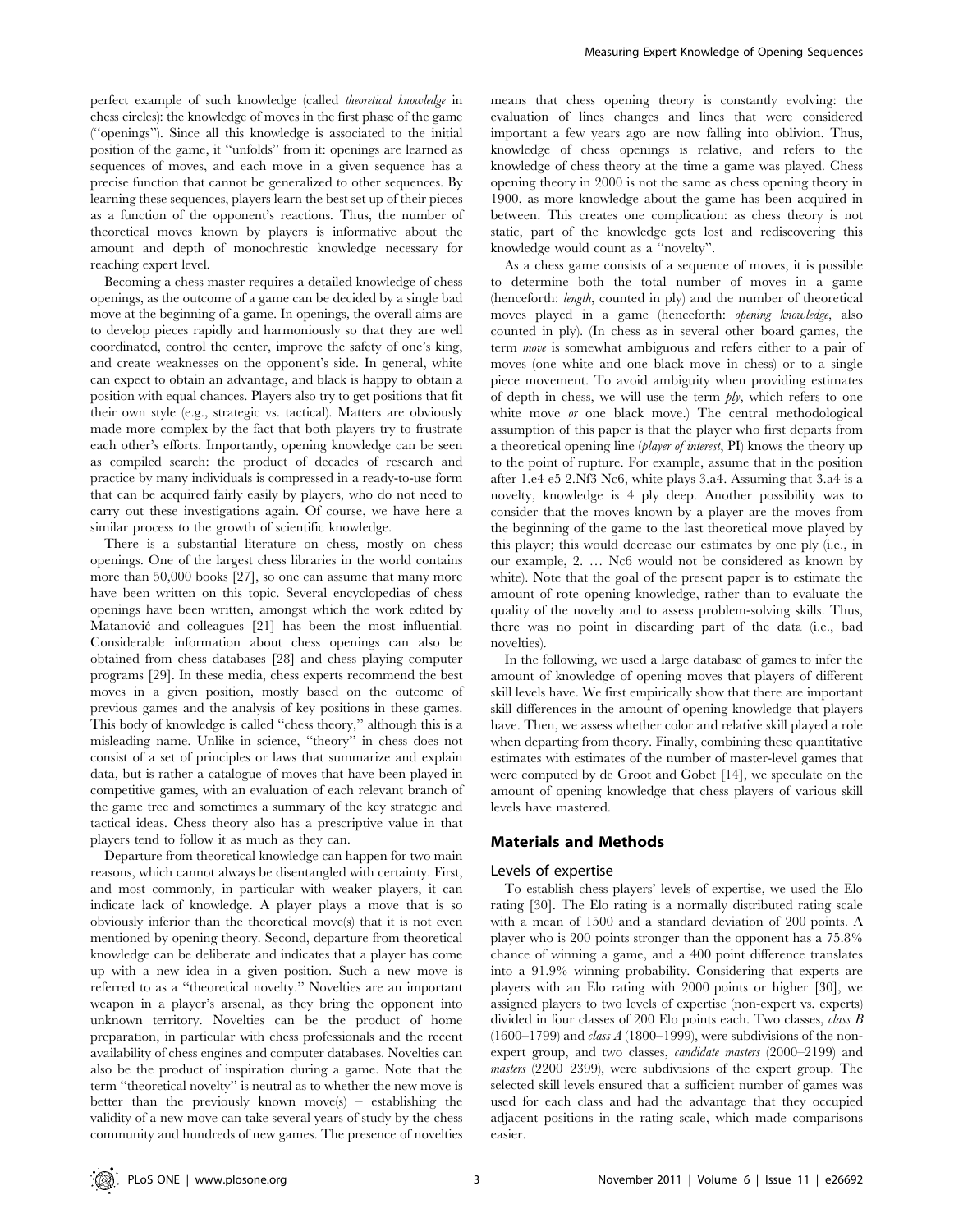## Selection and processing of games

The games used for the analysis were taken from Fritz 12 [29], a program commercialized by Chessbase, the world leader for chess software. Fritz 12 consists of a chess-specific interface and comprises both a suite of search engines and a database. It also provides a theoretical tree of openings, which reflects the up-todate state of opening theory. The theoretical tree is a tree of all significant moves that were played or analyzed. A module makes it possible to compare the moves of a game to this tree. Fritz is commonly used by grandmasters, including world champions, for training purposes, and the theoretical tree plays an important role in this. Thus, we can be confident that the theoretical tree does indeed reflect current expert knowledge of openings.

The games contained in the database span all levels of expertise and cover more than 500 years of practice. There is no criterion preventing a game from entering the database. Admittedly, for a long time only experts' games were recorded in books. Yet, since the advent of internet and the possibility for tournament organizers to record all the games with easy-to-use software, currently most the competitive games are recorded, including a wide range of levels. To our knowledge, there is no bias in entering games in the database. In the current research, we favored recent games in order to have a sufficiently large number of non-experts games in the sample.

We selected all the games played in 2008. We then used a series of filters to ensure data quality. The first filter consisted in deleting the games for which no result was recorded. A second filter deleted games that lasted only one ply. Finally, with respect to expertise, a third filter selected the games wherein players' Elo ratings were between 1600 and 2399. The final sample consisted of 76,562 games. For each entry, we recorded the Elo rating of white and black, the length of the game (in ply), and the result of the game. For both white and black players, we used their Elo to determine the skill level.

## Evaluation of the amount of theoretical information

Applying Fritz 12's theoretical tree module in each game, we determined which of the two players (the PI) departed first from the theoretical prescription. To the six variables extracted directly from the game records (see above), we added five indicators about the PI by extracting the following information in each game: the Elo rating, the color (white vs. black, coded as  $+1$  and  $-1$ , respectively), the skill level (Class B, Class A, Candidate masters,

Masters) and the measure of opening knowledge (i.e., depth of the last theoretical ply played). We also extracted information about relative skill (weakest vs. best). Relative skill is a dichotomous variable resulting from the comparison of the Elo ratings of the two opponents. If the PI was the weaker (stronger) of the pair we assigned  $-1$  (+1). The procedure was applied to the 76,562 games. By the end of the procedure, each record was thus made of 11 pieces of information (see Table 1).

## Results

Results are organized into three sections. The first section reports descriptive statistics. The main purpose of this section is to describe the main features of the games constituting the database. The second section examines the relationship between skill and sequences of theoretical moves. This section aims to establish the profile of each level of expertise. We first test the influence of potential confounding factors (color of play and relative skill) and then examine how sequence length varies as a function of the skill level of the PI. In the third section, we provide estimates of the amount of opening knowledge that players of different levels of skill hold. This section presents mathematical models based on the empirical data of the previous section. The ultimate objective is to move from empirical indicators of linear sequences to theoretical estimates of knowledge organized as a tree.

## Descriptive statistics

Descriptive statistics for the whole sample of 76,562 games are displayed in Table 2. A number of important results can be noted. First, the mean length of a chess game is  $M = 78.73$  ply ( $SE = .12$ ) ply), out of which 16.76 ply on average  $(SE=.02)$  ply) are theoretical (chess meaning). This implies that 21.29% of the moves played in a game by players in the 1600–2399 range are moves that belong to ''chess theory.'' As the average score indicates  $(M = .537)$ , white gains the upper hand in a majority of games. Experts' intuition that white has a theoretical advantage is statistically supported,  $\chi^2(2, \ N = 76,562) = 1608.98, \ p < .01$ . This result could apparently be accounted for by the fact that the average Elo of white players is superior to that of black players. However, the small difference of 3.02 Elo between the groups, although statistically significant  $t(76,561) = 4.25, p<.01$ , is negligible. With such a difference, the probably of winning (or losing) for both players is the same as with a zero-difference, that is .05 (see the Table in section 2.1, p. 31, in Elo, 1978). Thus, this difference

| Table 1. Composition of a record in the database. PI: Player of Interest (i.e., player first deviating from a theoretical opening). |  |  |  |
|-------------------------------------------------------------------------------------------------------------------------------------|--|--|--|
|-------------------------------------------------------------------------------------------------------------------------------------|--|--|--|

| Information about   | Variable          | Values/range                                          |
|---------------------|-------------------|-------------------------------------------------------|
| White player        | Elo Rating        | 1600-2399                                             |
|                     | Skill level       | Class B, Class A, Candidate Masters, or Masters       |
| <b>Black player</b> | Elo Rating        | 1600-2399                                             |
|                     | Skill level       | Class B, Class A, Candidate Masters, or Masters       |
| l PI                | Elo rating        | 1600-2399                                             |
|                     | Skill level       | Class B, Class A, Candidate Masters, or Masters       |
|                     | Color             | White or Black                                        |
|                     | Relative skill    | Weakest $(-1)$ or strongest player $(+1)$ of the pair |
|                     | Opening knowledge | Depth of last theoretical move in the game (in ply)   |
| Game duration       | Length            | Number of moves in the game (in ply)                  |
| Outcome             | Result            | Win for white $(1)$ , black $(0)$ or draw $(0.5)$     |

doi:10.1371/journal.pone.0026692.t001

 $\overline{\phantom{a}}$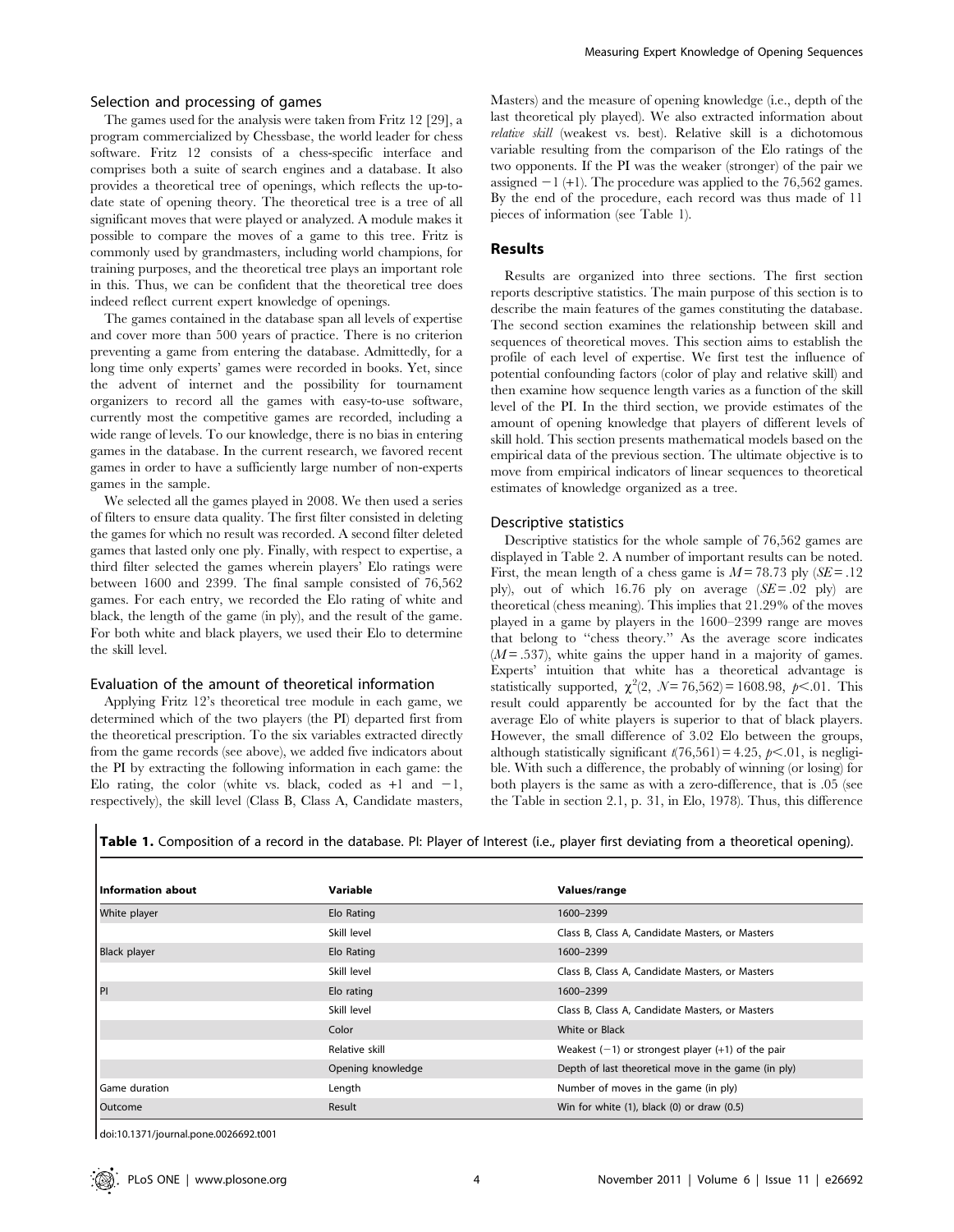Table 2. Descriptive statistics for the whole sample. PI: Player of Interest (i.e., player first deviating from a theoretical opening).

| Variable          |              | Mean    | <b>SE</b> |
|-------------------|--------------|---------|-----------|
| Elo rating        | White        | 2112.81 | .64       |
|                   | <b>Black</b> | 2109.79 | .64       |
| Knowledge         |              | 16.76   | .02       |
| Length            |              | 78.73   | .12       |
| Result            |              | .537    | .0015     |
| PI Elo            | Elo          | 2103.20 | .65       |
| PI color          | White        | 49.33%  | n/a       |
| PI color          | Black        | 50.66%  | n/a       |
| PI relative skill | Weakest      | 53.36%  | n/a       |
|                   | <b>Best</b>  | 46.64%  | n/a       |

doi:10.1371/journal.pone.0026692.t002

cannot account for the superiority of white. Nor is there any evidence that the fact that white players had a superior Elo rating reflect a selection bias in the database. With respect to skill level, the average Elo rating for both white and black is in the expert zone.

## Assessing opening knowledge

The distribution of the opening knowledge within each skill level is shown in Figure 1, and summary statistics are provided in Table 3. The charts in Figure 1 show that the peak of the distribution shifts towards the right as the level of expertise increases.

Before testing whether the amount of opening knowledge varies with the skill level of the PI, we checked for potential confounds. We first examined whether PI was playing white more often than black and whether she was the best or the weakest of the two opponents. Since weak players are expected to know less, we expected that the PI would be the weakest player. Strong players might occasionally come up with new moves early on, but they will also play novel moves after lengthy sequences of theoretical moves; thus, on average, they will show more theoretical knowledge. Since black is on the defensive and a mistake by black is more costly than a mistake by white, we also expected that the PI would play white. The color and relative skill frequencies for the PI are presented in Table 2.

Contrary to our expectations, black introduced the novelty more often  $\chi^2(1, \mathcal{N}=76,562) = 13.70, \, \rho \leq 0.01$ . Also, the departure from theory was introduced more often by the weakest player than by the best player  $\chi^2(1, \mathcal{N}=76562) = 345.89, \, \rho < .01$ . This result, which demonstrates that better players know more, is in full agreement with our expectations.

The amount of opening knowledge cannot surpass the total number of ply of a game, which implies that the amount of opening knowledge shown by a player is constrained by the length of the game. We tested whether opening knowledge and length are associated. Regressing length on opening knowledge yielded the following equation:  $Length = .331 \times knowledge + 73.188$  (Beta = .068),  $F(1, 76561) = 350.98, p < 0.01, MSE = 1064.83. However, the$ amount of variance in length of the game accounted for by knowledge for is minimal  $(r^2 < .01)$ .

An ANCOVA was carried out on opening knowledge with skill as the independent variable and length, color and relative skill as covariates. As predicted, the PI's skill level significantly affected opening knowledge,  $F(1, 76555) = 822.11, p<0.01, MSE = 43.01,$ showing that opening knowledge varies as a function of skill. This is a crucial result showing that chess players accumulate static knowledge that guides them in the first phase of the game. The result that experts know more might seem trivial. Yet, beyond the fact that we offer the first quantification of opening sequence knowledge in chess, the result gains in importance when one considers that opening knowledge represents on average 21.29% of the length of a game. Table 3 shows the average number of ply known by each class of players. The fact that skill retains a significant effect when the variance of covariates [length,  $F(1,76555) = 290.56, \ p < .01, \ MSE = 43.01; \ color, \ F(1, 76555) =$ 18.71,  $p<.01$ , MSE = 43.01; and relative strength, F(1, 76555) = 358.50,  $p<.01$ ,  $MSE = 43.01$  is subtracted out illustrates the robustness of the main effect.

To further explore the relationship between opening knowledge and skill level, we carried out a post-hoc test. The data in Table 3 were entered in a regression with Mean Elo ratings as independent variable and opening knowledge (mean number of theoretical ply) as dependent variable. As expected, there is a strong relationship between skill and opening knowledge: Static Knowledge =  $(0.0065$  \*  $E_0$ +3.0446,  $F(1, 2)$  = 2902.45,  $p$ <0.01, MSE<0.01. This equation accounts for 99% of the variance.

Finally, we note that the probability of playing a sequence of theoretical moves by each side randomly choosing a legal move or randomly choosing a master-game-like (mgl) move (see below) is negligible. Based on the estimates for legal moves  $(n = 32.3)$  and mgl moves ( $n = 1.76$ ) given in [1,14], the corresponding probabilities for Masters are  $(1/32.3)^{18.01} = 6.596 \times 10^{-28}$ , and  $(1/$  $1.76$ <sup>18.01</sup> = 3.787 $\times$ 10<sup>-5</sup>, respectively.

## Estimating the amount of opening knowledge

This section will make use of the notion of game tree [31]. In graph theory, a game tree is a directed graph consisting of nodes (which denote the positions in the game) and edges or links (which denote the moves connecting two positions). In the case of chess, a constraint is that white and black play alternately. The branching factor is the number of edges going out of a node.

Using the average depth at which players deviate from known opening moves, we can estimate, for each skill level, the number of opening moves they know. For this, a few assumptions have to be made. We will assume uniform depth and constant branching factor. For the branching factor of the opponent, we will use two numbers. We first use the estimate proposed by de Groot, Gobet and Jongman [14,32]. Based on a combination of empirical data and theoretical assumptions derived from information theory, these authors proposed that the branching factor is 2 (1 bit of information) from move 1 to move 20 (ply 40). However, it could be argued that this underestimates the real branching factor, as what can be considered as a master-likely move has changed with the availability of computers, which have shown that moves previously considered as non-playable actually are playable. To take this into consideration, we will consider another branching factor  $(n = 3)$ .

In the following, we will make use of the notion of an *opening* repertoire. An opening repertoire is a set of openings that a player specializes in and normally plays. Typically, a player would prepare a repertoire for playing white and another for playing black. The amount of knowledge on chess openings is such that it is impossible to know many openings well, and, from a pragmatic point of view, it is preferable to play openings one has studied in detail. Chess players are advised to devote between 25 to 50% of their training time to develop and fine-tune their opening repertoire [33,34].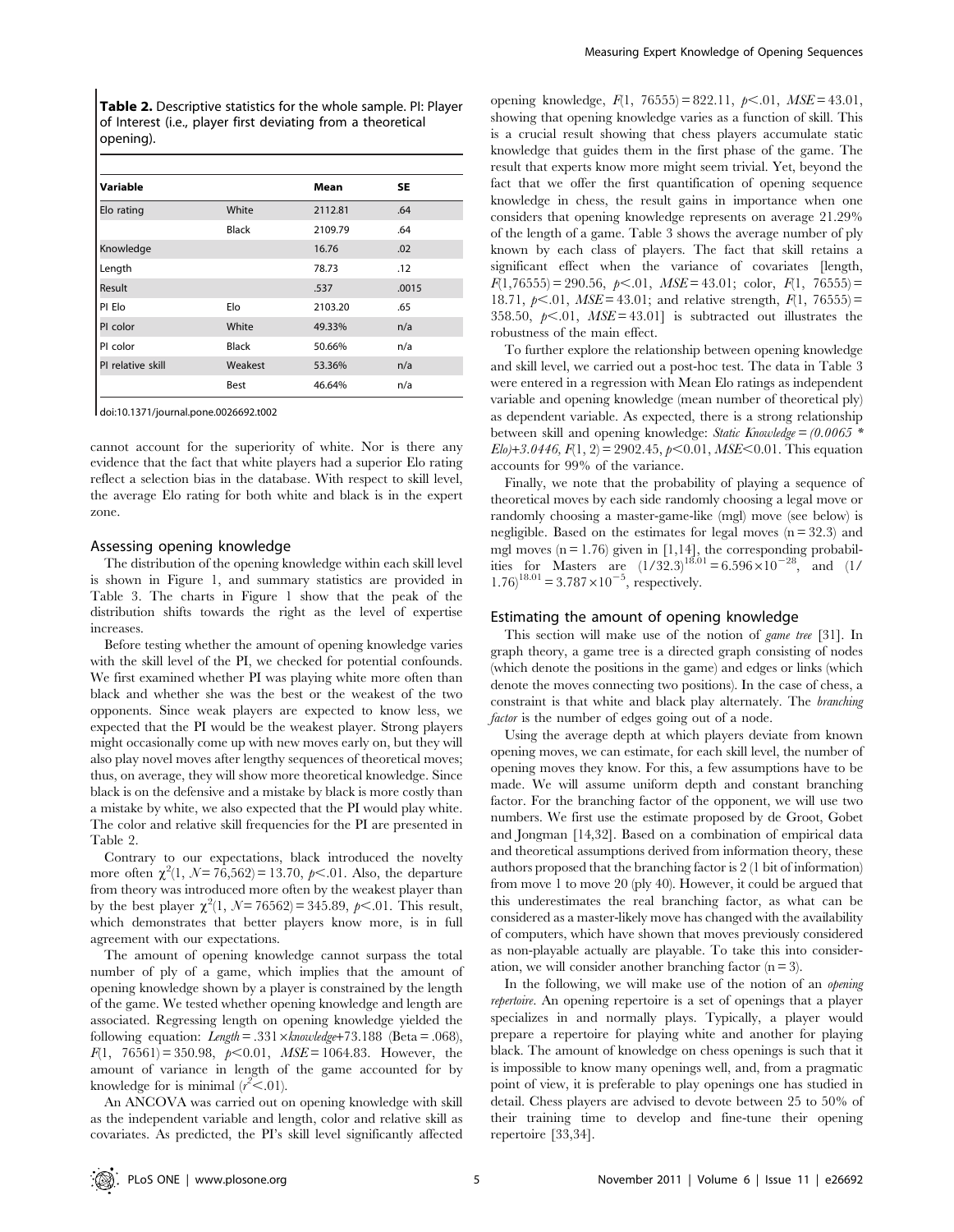

Figure 1. Frequency distribution of opening knowledge, for each skill level. With Fritz, all novelties at ply 40 and above (0.41% of the sample) are scored at ply 40 and are not shown in the histograms. doi:10.1371/journal.pone.0026692.g001

We consider two models

A. Model 1: One repertoire, player selects one move every time. In this model, we assume that a player (P) has prepared one move to counter each of the opponent's (O) moves in the opening. We also assume a constant branching factor  $n$  for this opponent up to depth  $d$ , given by the data in Table 3. Thus, when playing white, P has selected one move, to which O has n alternatives. For each alternative, P has prepared one reply; for each of these replies, O has n possible alternatives. Thus, we have a tree where the branching factor is 1 at the odd levels and n at the even levels. For  $d = 1$ , the number of moves is 1. For  $d > 1$ , the number of moves at level d is given by the exponential formula:  $n^{d//2}$ , where// indicates division with rounding down. The total number of moves up to level d is given by  $1+\sum_{k=2}^{d} n^{k/2}$ , where n is the branching factor. The same logic applies when P plays black, and the total number of nodes is  $\sum_{k=1}^{d} n^{(k+1)/2}$ . The estimates are shown in Table 4, for  $n = 2$  and  $n = 3$ . (Note that in this Table, the estimates of opening knowledge from Table 3 have been rounded.)

How large is a number like 98,410? A recent study of chess players' autobiographic memory [35] sheds light on this question. The study showed that two strong masters (2550 and 2500 Elo, respectively) were able to recognize positions as belonging or not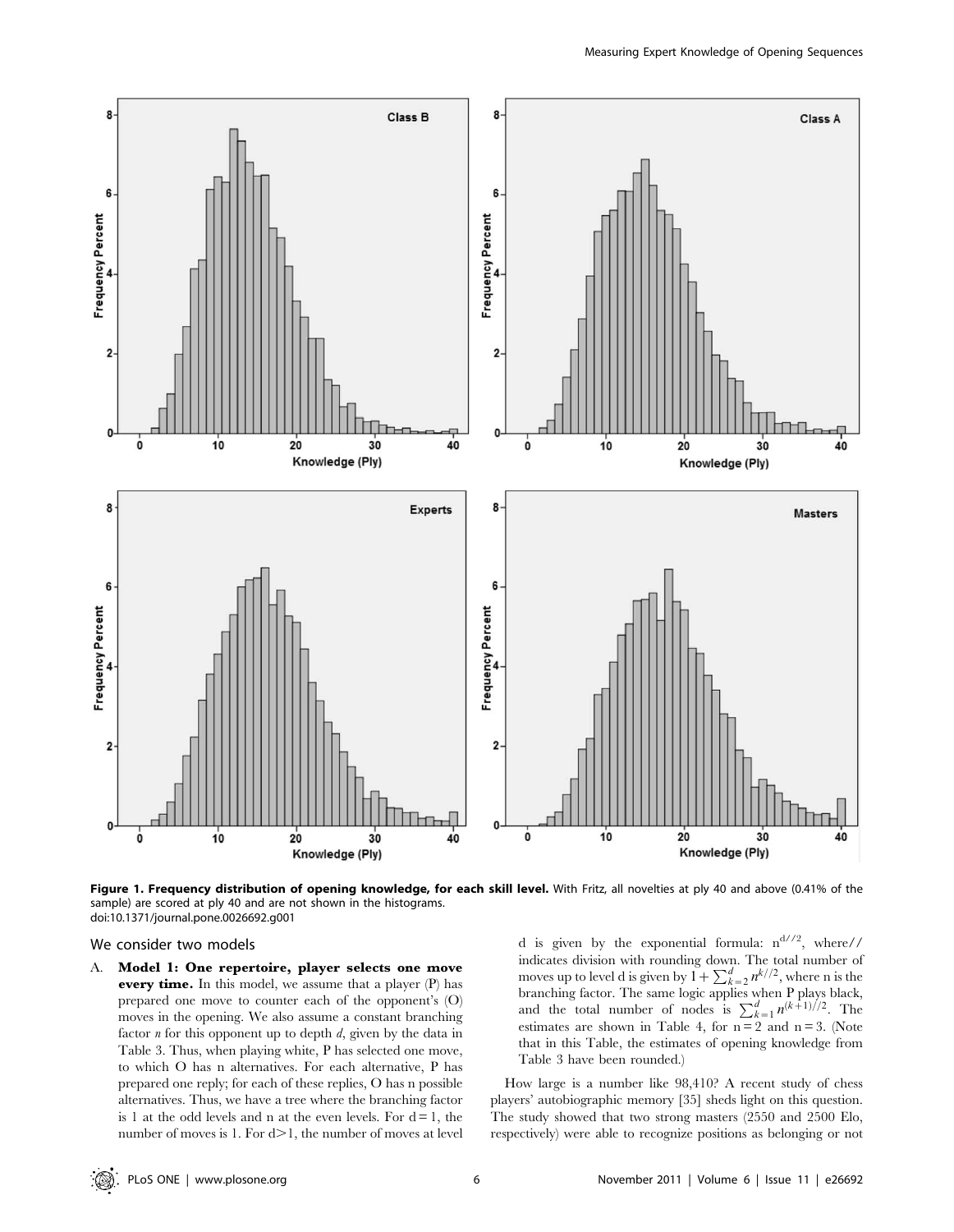Table 3. Statistics describing the distribution of opening knowledge for each level of expertise.

| Variable            | <b>Level of Expertise</b> |                |                          |                |
|---------------------|---------------------------|----------------|--------------------------|----------------|
|                     | <b>Class B</b>            | <b>Class A</b> | <b>Candidate Masters</b> | <b>Masters</b> |
| IΝ                  | 5,019                     | 15,737         | 29,881                   | 25,925         |
| Elo (SE)            | 1721.29 (.78)             | 1915.11 (.45)  | 2103.21 (33)             | 2291.31 (.35)  |
| Mean knowledge (SE) | 14.26 (.10)               | 15.58(0.11)    | 16.71(0.12)              | 18.01(0.12)    |
| 95% CI upper bound  | 14.10                     | 15.48          | 16.63                    | 17.93          |
| 95% CI lower bound  | 14.42                     | 15.68          | 16.78                    | 18.10          |
| Median              | 14.00                     | 15.00          | 16.00                    | 18.00          |
| Variance            | 32.68                     | 38.76          | 43.30                    | 48.34          |
| <b>SD</b>           | 5.72                      | 6.23           | 6.58                     | 6.95           |
| Skewness            | 0.68                      | 0.64           | 0.59                     | 0.55           |
| Kurtosis            | 0.86                      | 0.58           | 0.47                     | 0.27           |

doi:10.1371/journal.pone.0026692.t003

to their own games almost perfectly (97.2% and 89.1%, respectively), suggesting that they had nearly fully memorized the moves of these games. At the time of the experiment, Chessbase had 403 games and 423 games for these two players, respectively. Assuming an average length of 40 moves (80 ply) and that all sequences are different, and ignoring games that were not in the database (probably at least as many games as those available), this would suggest that they had memorized at least 31,337 ply  $(403 \times 0.972 \times 80)$  and 30,151 ply  $(423 \times 0.891 \times 80)$ , respectively. (This is a slight overestimate, since some of the positions early in the game (e.g., after 1.e4) recur several times.) Thus, 98,410 is about the same as three times the number of ply these players had memorized in their own games according to our estimations, which seems plausible.

B. Model 2: Two repertoires, one own alternative. Systematically playing the same move in the same position, as is the case with P so far, has the obvious disadvantage that play is predictable. Opponents can take advantage of this by preparing new moves, which will force P out of his comfort zone. One way of countering this approach is, from the point of view of P, to play different openings. Thus, P will still prepare one move per reply, but will use two repertoires. For

Table 4. Number of moves learned in an opening repertoire for white, assuming Model 1 and number opponent's moves (n) prepared being either two or three.

|                    |                    |                | <b>Number of moves learned</b> |              |        |
|--------------------|--------------------|----------------|--------------------------------|--------------|--------|
| <b>Skill level</b> | Knowledge (in ply) | n              |                                |              |        |
|                    |                    |                | White                          | <b>Black</b> | Total  |
| <b>Masters</b>     | 18                 | 2              | 1,533                          | 2,044        | 3,577  |
| Candidate masters  | 17                 | $\overline{2}$ | 1,021                          | 1,532        | 2,553  |
| Class A            | 16                 | $\overline{2}$ | 765                            | 1,532        | 2,297  |
| Class B            | 14                 | $\overline{2}$ | 381                            | 508          | 889    |
| <b>Masters</b>     | 18                 | 3              | 39,364                         | 59,046       | 98,410 |
| Candidate masters  | 17                 | 3              | 19,681                         | 39,363       | 59,044 |
| Class A            | 16                 | 3              | 13,120                         | 19,680       | 32,800 |
| Class B            | 14                 | 3              | 4.372                          | 6,558        | 10,930 |

doi:10.1371/journal.pone.0026692.t004

example, one repertoire could lead to more tactical positions, and one repertoire could lead to more strategic positions. With this approach, the number of moves learned is simply the double of the numbers of the relevant column of Table 4.

Of course, using two repertoires with a single alternative still leaves P open to O's coming up with novelties. Ideally, one would like to prepare several moves in each position. However, the number of moves to learn rapidly becomes unwieldy given the exponential nature of the chess game tree. With balanced trees (same number of alternative for white and black), the number of moves at level d is given by the exponential formula:  $n<sup>d</sup>$ , and the total number of moves up to level d is given by  $\sum_{k=1}^{d} n^k$ , where n is the branching factor. With  $n = 2$ , where this formula simplifies to:  $n^{(d+1)} - 2$ , the number of moves is already unrealistic. Using the depths provided in Table 3, a class A player would have to learn 78,474 moves for a repertoire for black and white, and a Master would have to learn 1,055,865 moves.

We can consider our estimates based on model 1 with a branching factor of 2 as a lower bound, and those based on a full balanced tree  $(n<sup>d</sup>)$  with a branching factor of 2 as an upper bound. We will focus our discussion on intermediates estimates, those provided by model 1 with a branching factor of 3.

## **Discussion**

In this article, we were interested in comparing the amount of opening knowledge acquired by players of four skill levels: two levels below the expert cut-off and two levels above it. A large number of games were analyzed with a chess program able to pinpoint, for each game, the point where players departed from the theoretical prescription. We used these results to estimate the amount of opening knowledge learned by players.

While it was expected that opening knowledge would increase with players' skill level, the main contribution of this paper is to have provided quantitative estimates of this increase. We have shown that strong chess players have a deep knowledge of the first phase of the game. This result suggests that chess players rely on previous knowledge for many moves and postpone the start of real thinking until their opening knowledge is exhausted. Only then must they come up with original answers to their opponent's moves. Since players devote a considerable part of their training to learn predetermined sequences of moves in the openings, and given the number of hours they devote to chess, some of the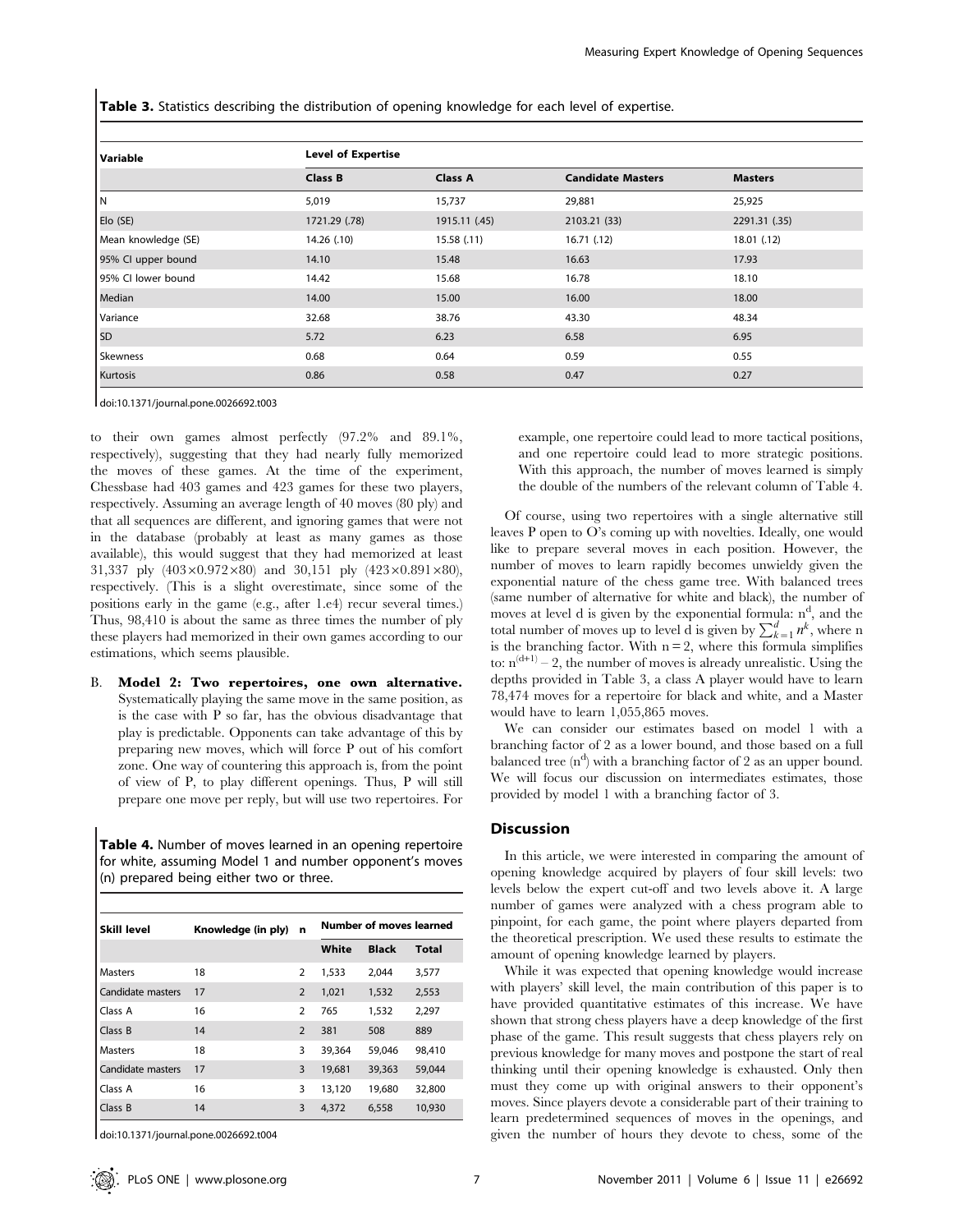positions occurring in openings will have been seen many times. Hence, there will have been many opportunities to create chunks [17] and templates [16] for them. Templates would encode key positions in a given opening, especially those where the opponent has several choices, thus adding to the variability necessary for creating slots. They would provide information about possible moves and maneuvers, and thus help organize the information about theoretical moves. Importantly, templates are at the intersection between monochrestic and polychrestic knowledge. Since they are flexible, templates might be used to organize moves around strategic or tactical themes facilitating the long-term storage of new moves. This hypothesis reinforces the idea that templates are at the core of chess knowledge.

It is interesting to compare our estimates with that provided by Charness [20] (1,200 opening sequences up to ply 20, i.e., 24,000 moves), which is about one fourth of our intermediate estimate. Note that Charness focused on main lines, but, at professional level, a player must know a large number of secondary lines as well. Note also that, with the advent of computer programs playing chess at a high level and databases with substantial information about openings, the pressure is much higher to memorize the detail of openings than when Charness wrote his chapter – players who do not do it put themselves at a disadvantage compared to opponents that do.

Monochrestic knowledge and polychrestic knowledge differ in one important way. Monochrestic knowledge is linked to the time course of moves and its application is contingent to the exact opening position. By contrast, polychrestic knowledge can be used with several opening systems as it refers to patterns of pieces constrained spatially but not temporally. Regardless of the history of the game, a spatial pattern can be recognized. These two types of knowledge also share an important similarity: considerable amounts of them are needed for reaching master level. Putting together the estimated amounts of opening knowledge  $(\sim 100,000$ moves) and chunk knowledge  $(\sim 300,000$  chunks [24]) provides theoretical reasons why several years of hard work are a necessary condition for becoming a master [17,36].

On average, opening knowledge increased by about 1.25 ply from one skill level to the next (see Table 3). As we delve more into the game, the tree of possibilities expands exponentially. Thus, a constant increase in mastery of opening moves, as measured by the difference in number of ply, requires increasingly more knowledge. For example, using model 2, moving from class A to candidate master required learning 26,000 new moves, while moving from candidate master to master required learning 39,000 new moves. This is a powerful illustration that the acquisition of expertise follows diminishing returns and increase in performance follows a power law [37]. This also means that small differences in learning rate, perhaps due to genetic differences [38], will have large consequences, given the number of chunks and moves that have to be acquired. That there exist considerable individual differences in the time necessary to become a master has been shown in a study about the practice patterns of Argentinean chess players, in which some individuals needed 8 times longer than others [36].

Our study has several limitations. First, the central assumption is that the departure from theoretical prescription marks the exact limit of players' knowledge. But it is possible that some players played theoretical moves without knowing it, just by applying general heuristics. However, as suggested by the estimates provided earlier about the likelihood of finding a theoretical sequence by chance (e.g.,  $3.787 \times 10^{-5}$  by sampling from mastergame like moves), we do not expect this effect to be large, even if we cannot rule it out completely. Regularly finding theoretical

moves without prior knowledge would imply that players play near perfectly in complicated situations, but we know that players of similar skill levels commit multiple errors during a game [39].

Second, several assumptions had to be made in order to provide quantitative estimates of the amount of opening knowledge. These include the assumption of uniform depth and of a constant branching factor. However, players almost certainly study openings at different depths; for example, they would particularly study tactical lines at great depth, sometimes until the endgame. In addition, the branching factor tends to be high in the first opening moves and low after – often only 1 move. It is also likely that there are individual differences in the way players study openings. We take the view that, at a first approximation, the opposite effects of these assumptions tend to cancel each other.

Third, the method with which Fritz builds its database of openings and evaluates the novelty of moves includes idiosyncratic decisions (e.g., limit to 40 ply). In addition, variations in the cut-off date for a game inclusion as well as omission of some games in the opening database mean that, if anything, our analysis underestimates the amount of opening knowledge. While these limits are real, it should be pointed out that chess is one of the few domains of expertise that allow quantitative estimates of knowledge to be made. Consider, for example, how difficult it would be to quantify the knowledge acquired by a philosopher or musician.

Further research might test the generality of our conclusions, for example by analyzing opening knowledge in other games, such as Go and draughts. Another possibility for validating our results is to examine the actual opening repertoire of selected players. In the past, repertoires were written down in notebooks or files, and they are now typically stored in computer databases; there is thus objective evidence that could be used to test our estimates. Finally, our estimates assumed that all skill levels had prepared the same number of moves against the opponent's moves. In other words, the branching factor was constant across skill levels. A possibility is that, as skill increases, differences emerge in both depth and breadth. Thus, further research might investigate models where both dimensions vary.

In general, our results add further support to Holding's [2] view emphasizing the role of declarative knowledge in high levels of expertise; indeed, they support the importance of monochrestic and rote knowledge – undoubtedly with understanding. In this respect, they provide an important qualification on recent claims that expertise can be explained mostly by unconscious and intuitive processes [40–43]. A similar role for rote and declarative knowledge is present in many domains of expertise, such as science and law, and it is important for further research to understand how this knowledge is acquired. This being said, chess and other domains of expertise also require the acquisition of perceptual, intuitive and procedural knowledge, as has been amply documented in the literature [44,45]. Becoming an expert is a complex process, and thus it is not surprising that it requires acquiring multifarious types of knowledge.

## Acknowledgments

We thank Guillermo Campitelli and Peter Lane for comments on an earlier draft.

## Author Contributions

Conceived and designed the experiments: PC FG. Analyzed the data: PC. Contributed reagents/materials/analysis tools: PC FG. Wrote the paper: PC FG.